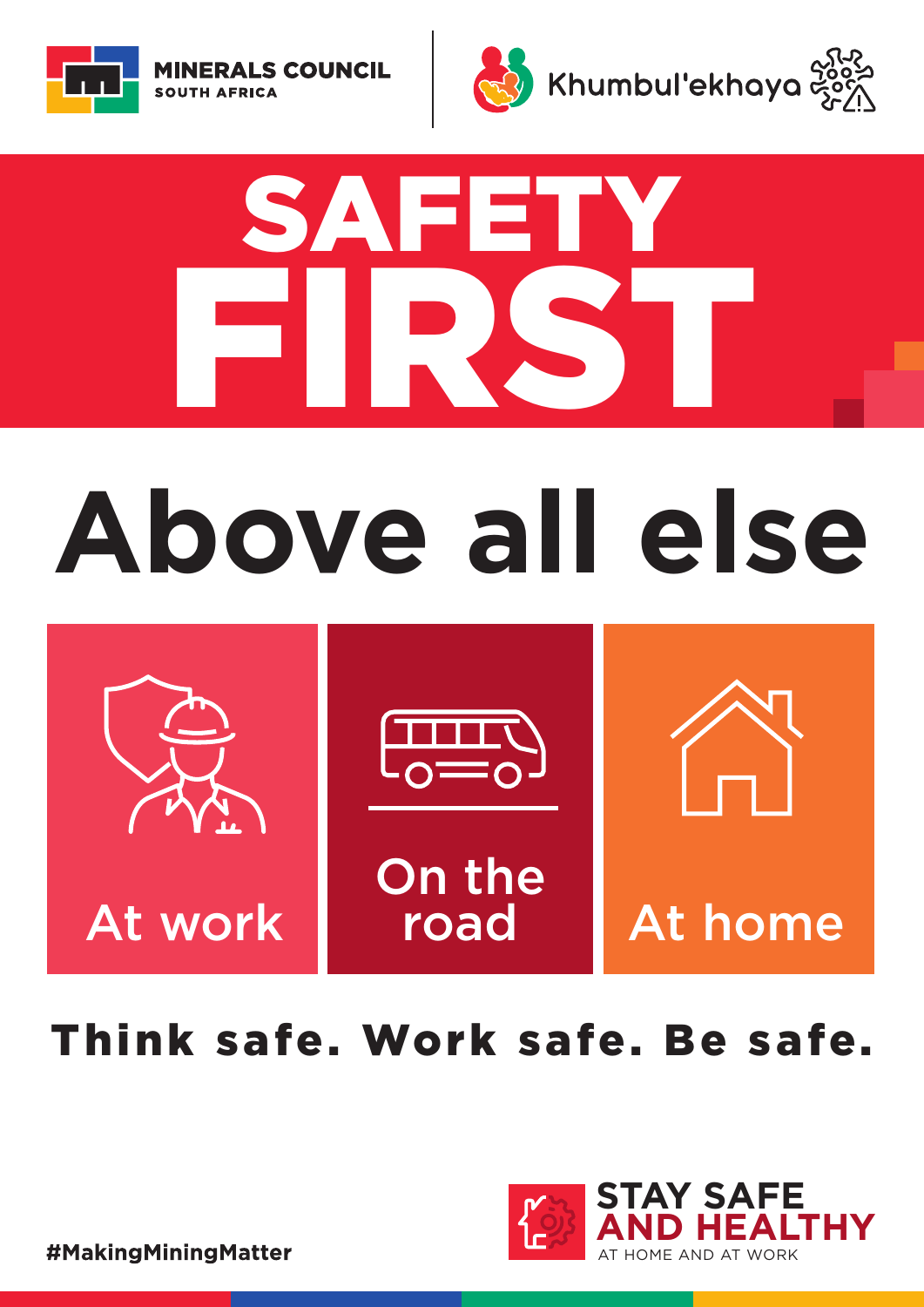



# BE AWARE, BE PREPARED

## **As we work towards the end of the year, it's easy to lose focus**





**#staysafe**

We need to be even more on guard now to prevent safety incidents

### Think safe. Work safe. Be safe.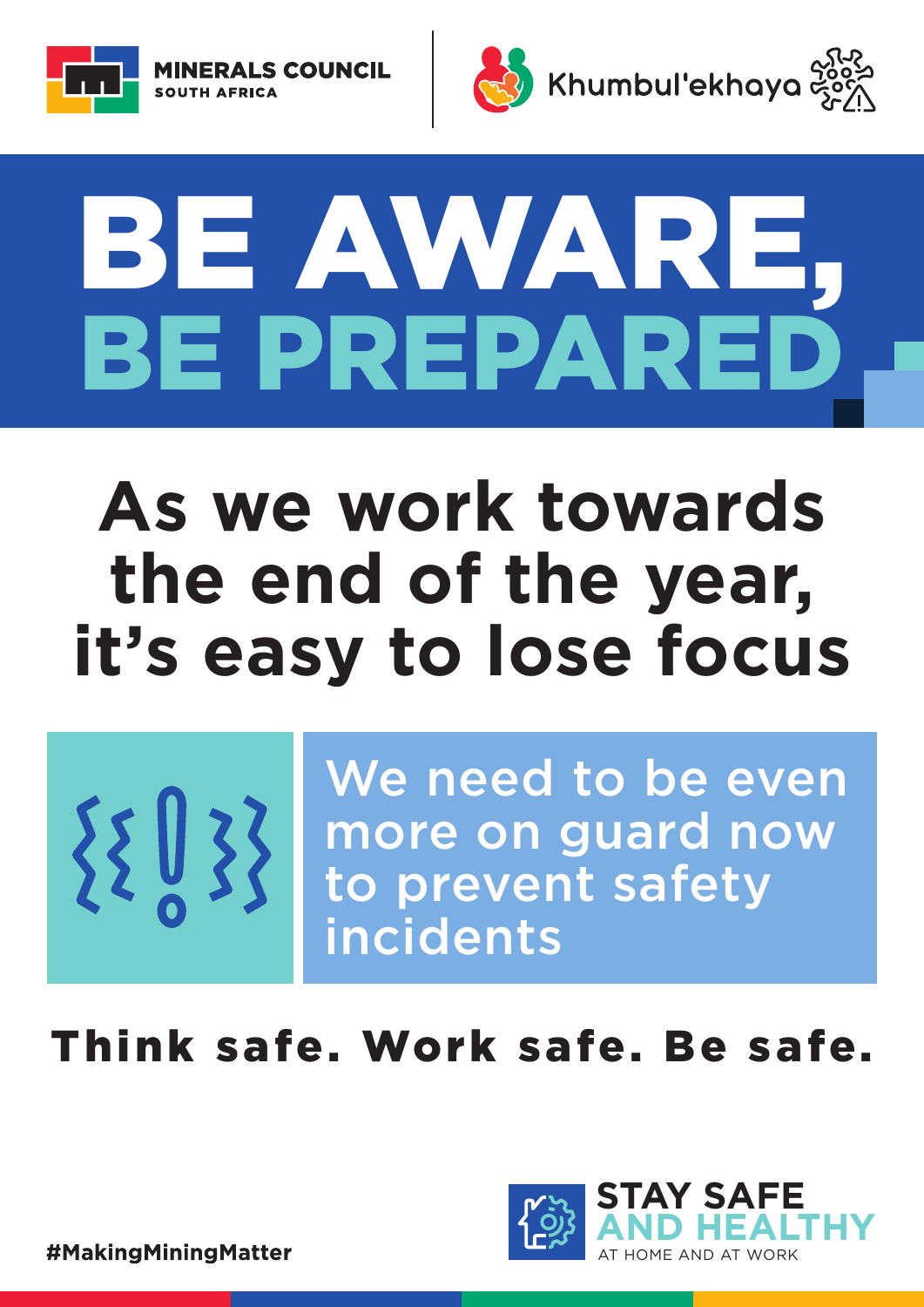



## YOUR FAMILY IS WAITING FOR YOU AT HOME AND AT WORK **#staysafe**

# **to come home safely STAY SAFE**



**#stopthespread**

**AND HEALTHY**



**#inthistogether** Safety incidents have the biggest impact on loved ones at home Remember them

### Think safe. Work safe. Be safe.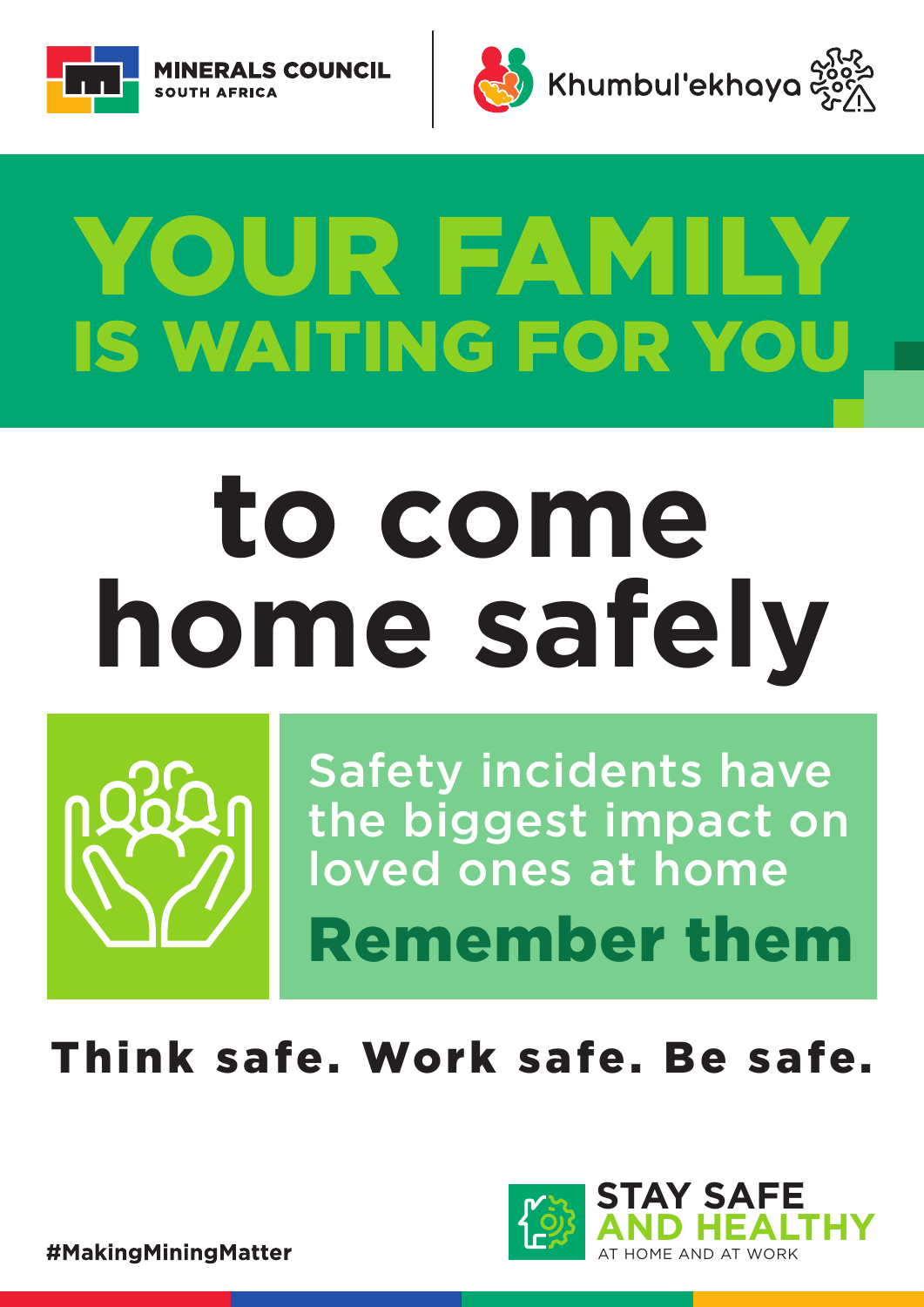# **We are all still at risk.**  CONTINUE TO:





# ISN'T OVER COVID-19



**#inthistogether**



to prevent the spread of the virus and to protect each other

### Think safe. Work safe. Be safe.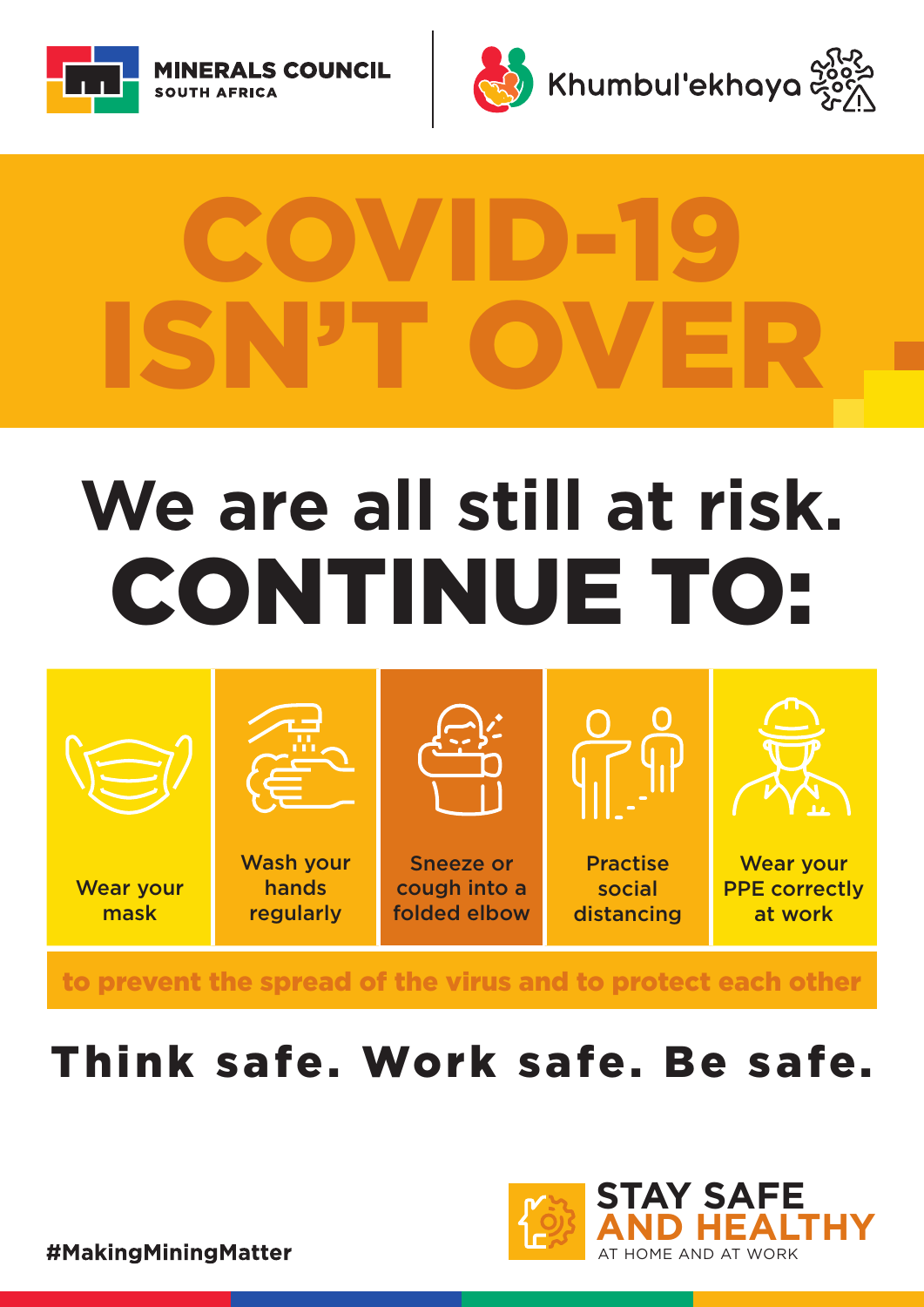## **Know your HIV status, and your status for other chronic illnesses**



### Take care of your mental health, get help if you feel like you can't cope – speak to your doctor, a friend, to religious leaders

#### #MakingMiningMatter

If you are sick, take your prescribed medicine

Exercise to keep fit and healthy, watch your BMI





# YOUR HEALTH AND WELL-BEING MATTER

**#inthistogether**